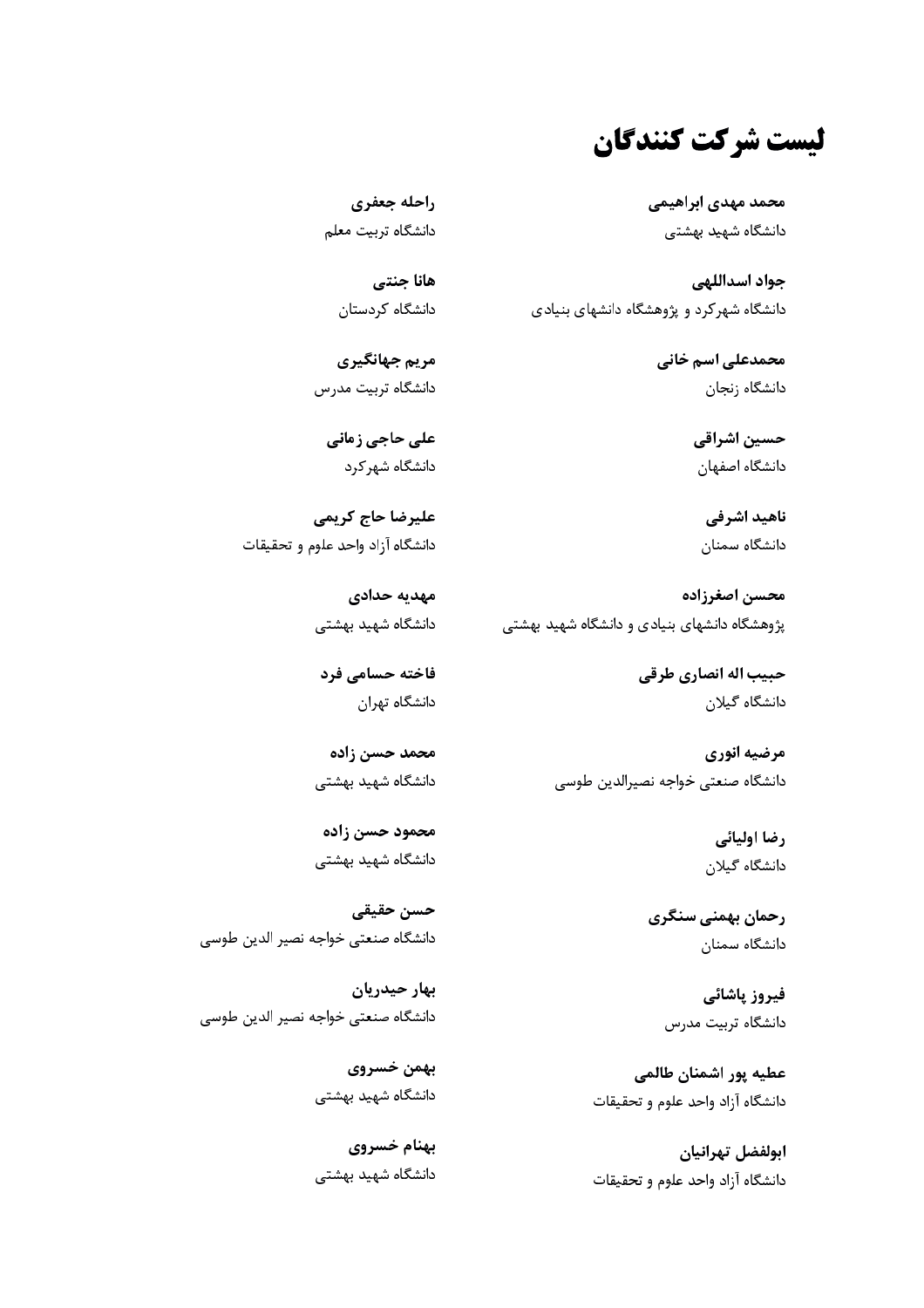كاظم خشيار منش دانشگاه فردوسی مشهد و پژوهشگاه دانشهای بنیادی

> مهدی خرم دل دانشگاه صنعتي خواجه نصير الدين طوسي

> > ولي اله خليلي دانشگاه اراک

فهيمه خوش آهنگ دانشگاه فردوسی مشهد

حميدرضا دربيدى دانشگاه صنعتے شریف

نسترن درستی دانشگاه تربیت مدرس

محمدتقی دیبایی پژوهشگاه دانشهای بنیادی و دانشگاه تربیت معلم

> کامران دیوانی آذر یژوهشگاه دانشهای بنیادی و دانشگاه الزهرا

> > مهدي ذكاوت دانشگاه شیراز

فاطمه رحماني زاده دانشگاه پیام نور

رحيم زارع نهندي دانشگاه تهران

رشید زارع نهندی مرکز تحصیلات تکمیلی در علوم پایه زنجان

> حسين سبزرو پژوهشگاه دانشهای بنیادی

مهدي سبزواري دانشگاه هرمز گان

رضا سزيده دانشگاه ارومیه و پژوهشگاه دانشهای بنیادی

> ليلا شريفي دانشگاه شهیدبهشتی

> > آرمان شكرالهي دانشگاه تهران

مهدى شمس الديني فرد دانشگاه صنعتی خواجه نصیرالدین طوسی

> ليلا شهباز دانشگاه شهید بهشتی

مرجان شيباني دانشگاه تربیت معلم

سميه شيخ زاده دانشگاه صنعتی خواجه نصیر الدین طوسی

> فرخ شيرژيان دانشگاہ صنعتے امیر کبیر

نعمت اله شيرمحمدي دانشگاه تربیت معلم

> وحيد شيرواني دانشگاه تبریز

مسعود طوسی پژوهشگاه دانشهای بنیادی و دانشگاه شهید بهشتی

> احمد عباسي دانشگاه گیلان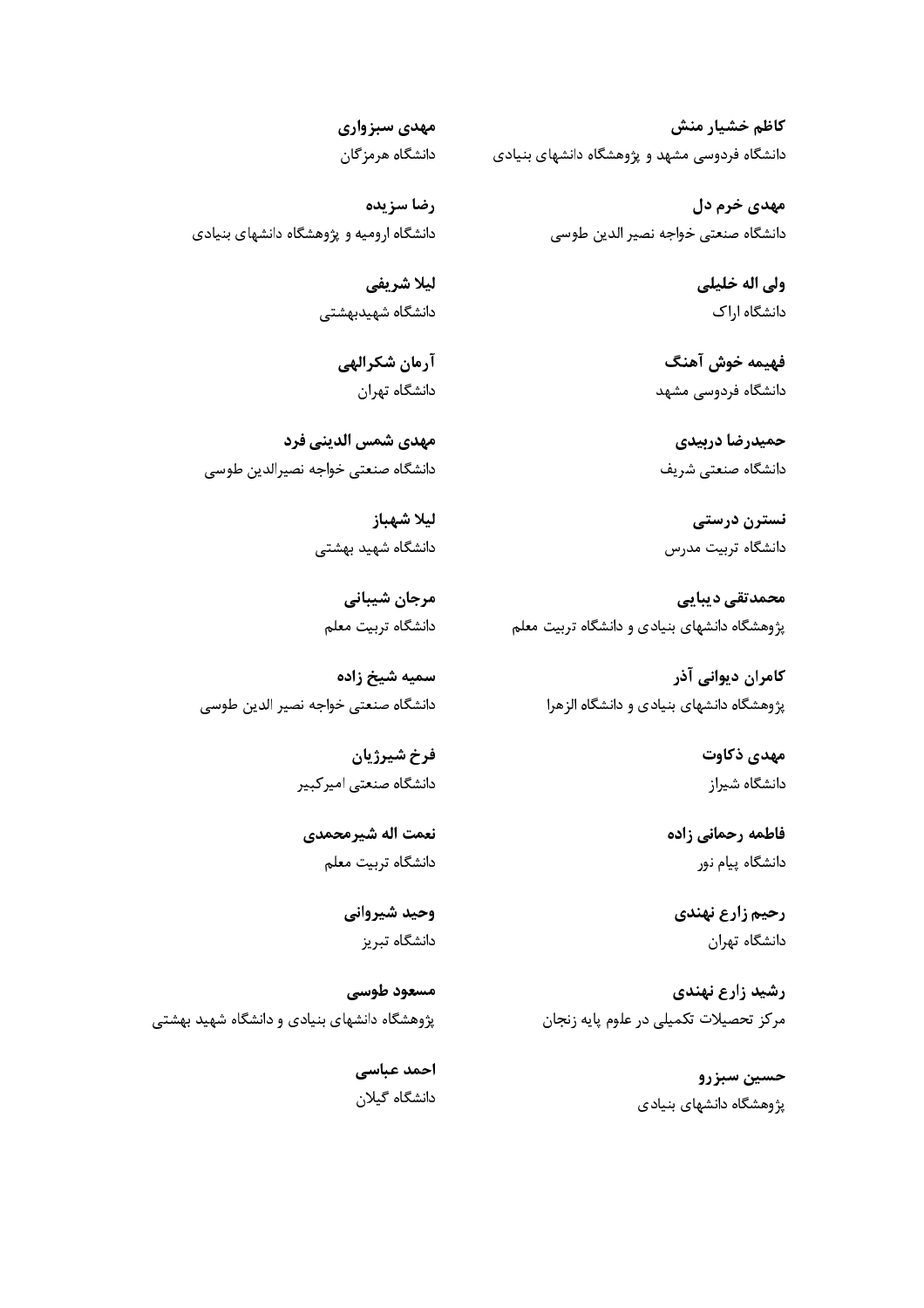محمود علاقمندان دانشگاه صنعتی اصفهان

> فرانک فرشادی فر دانشگاه گیلان

حسن فلاح گل دانشگاه صنعتي خواجه نصير الدين طوسي

> حمید کرامتی دانشگاه شهیدبهشتی

> > سیما کیانی دانشگاه ازاد

مريم گلريز دانشگاه آزاد واحد تهران جنوب

> سيد على لاجوردي دانشگاه پیام نور قم

> > امیر مافی دانشگاه اراک

رقيه محرم خاني دانشگاه صنعتی خواجه نصیرالدین طوسی

> محمد محمودي دانشگاه آزاد واحد علوم و تحقیقات

> > مژگان محمودی دانشگاه شهید بهشتی

> > > محمد مقدم دانشگاه تهران

احمد موسيوند دانشگاه آزاد واحد علوم و تحقیقات

على محمديان دانشگاه صنعتی امیر کبیر

امیر حسین مختاری دانشگاه شهید بهشتی

عليرضا نظري مهروراني دانشگاه تربیت معلم

> رضا نقی پور دانشگاه تبریز

عليرضا نقي يور دانشگاه شهر کرد

فرزانه نوایی پیام نور شهرکرد

بایرام گل نیازیان دانشگاه تربیت مدرس

رضا نیک اندیش دانشگاه صنعتى خواجه نصيرالدين طوسى

مرحمت نيلاش دانشگاه صنعتی خواجه نصیرالدین طوسی

> عليرضا وحيدى سفيدان جديد دانشگاه تربيت معلم

> > بنفشه ويسى دانشگاه تبریز

سیامک یاسمی پژوهشگاه دانشهای بنیادی و دانشگاه تهران

علے اکبر پزدان پور مرکز تحصیلات تکمیلی در علوم پایه زنجان